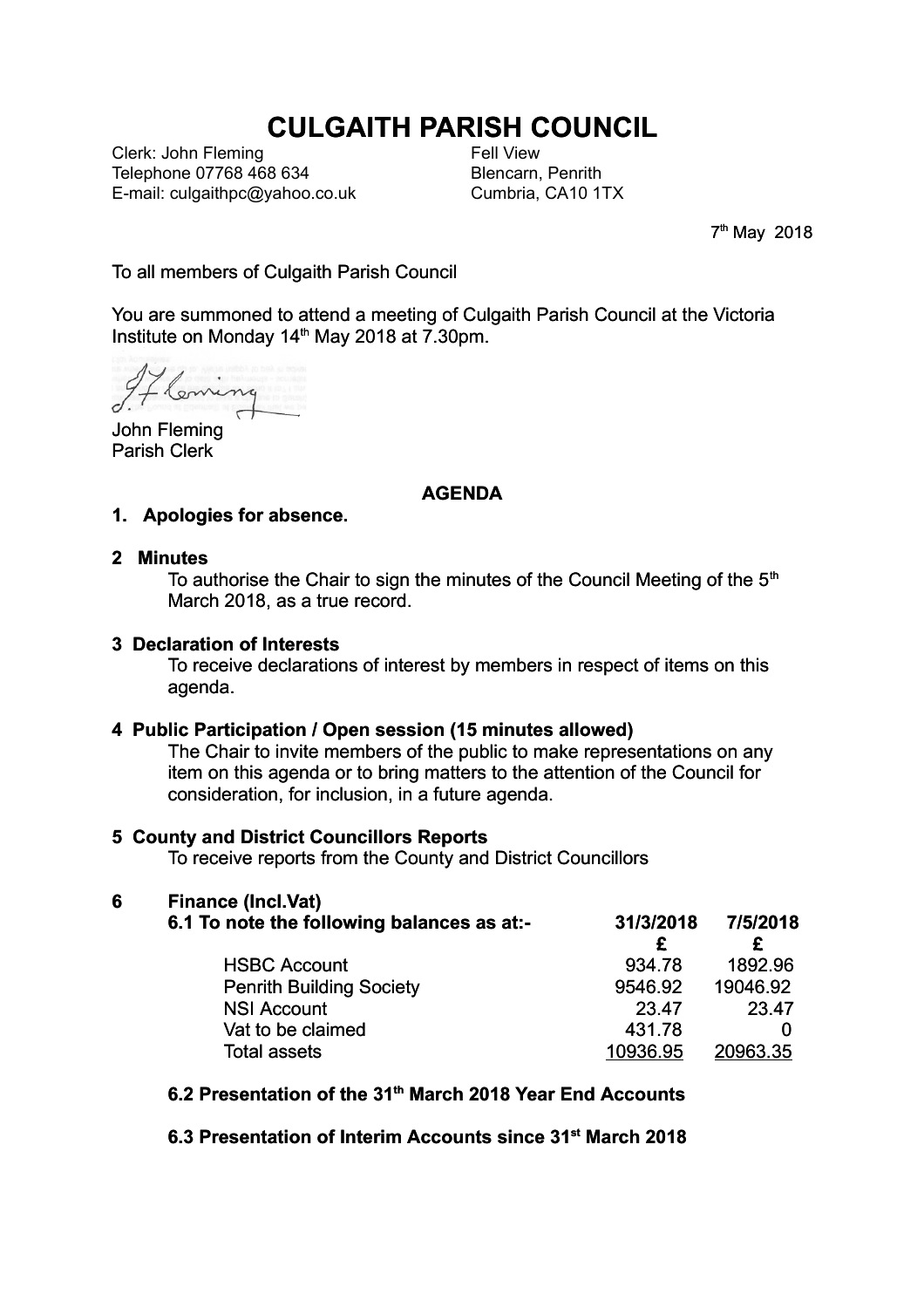|    | 6.4 To Ratify the following account                                                                                                                                                                                                                                                                                                                                                                                                                                                                                                |                    |  |
|----|------------------------------------------------------------------------------------------------------------------------------------------------------------------------------------------------------------------------------------------------------------------------------------------------------------------------------------------------------------------------------------------------------------------------------------------------------------------------------------------------------------------------------------|--------------------|--|
|    | 6.4.1 J Fleming Fee March/April 2018 As per contract                                                                                                                                                                                                                                                                                                                                                                                                                                                                               |                    |  |
|    | 6.4.2 J Fleming Tel/ Broadband March/April 2018                                                                                                                                                                                                                                                                                                                                                                                                                                                                                    | 30.00              |  |
|    | 6.4.3 Blencarn Village Hall - Room Hire 5/3/2018                                                                                                                                                                                                                                                                                                                                                                                                                                                                                   | 10.00              |  |
|    | 6.4.4 Play Inspection Company                                                                                                                                                                                                                                                                                                                                                                                                                                                                                                      | 167.88             |  |
|    | 6.4.5 Angela Hartland - PAYE Year end issues                                                                                                                                                                                                                                                                                                                                                                                                                                                                                       | 18.00              |  |
|    | 6.4.6 Viking - Office Paper                                                                                                                                                                                                                                                                                                                                                                                                                                                                                                        | 35.86              |  |
|    | <b>6.4.7 CALC Subscription</b>                                                                                                                                                                                                                                                                                                                                                                                                                                                                                                     | 225.00             |  |
|    | 6.4.8 HMRC PAYE arears                                                                                                                                                                                                                                                                                                                                                                                                                                                                                                             | 86.84              |  |
|    | 6.4.9 HMRC PAYE arears                                                                                                                                                                                                                                                                                                                                                                                                                                                                                                             | 41.76              |  |
|    | 6.4.10 Mark Binney - Grass Cutting                                                                                                                                                                                                                                                                                                                                                                                                                                                                                                 | 522.90             |  |
|    | 6.5 To Approve the Following Accounts for Payment                                                                                                                                                                                                                                                                                                                                                                                                                                                                                  |                    |  |
|    | 6.5.1 J Fleming Expenses - March/April 2018                                                                                                                                                                                                                                                                                                                                                                                                                                                                                        | 30.04              |  |
|    |                                                                                                                                                                                                                                                                                                                                                                                                                                                                                                                                    |                    |  |
|    | <b>6.6 To Report Receipts</b>                                                                                                                                                                                                                                                                                                                                                                                                                                                                                                      |                    |  |
|    | 6.6.1 NALC Transparency Fund                                                                                                                                                                                                                                                                                                                                                                                                                                                                                                       | 692.09<br>10608.00 |  |
|    | <b>6.6.2</b> Precept and Council Reduction Scheme                                                                                                                                                                                                                                                                                                                                                                                                                                                                                  |                    |  |
|    | 6.7<br><b>Transfer</b> – Penrith Building Society to Current Account                                                                                                                                                                                                                                                                                                                                                                                                                                                               | 9500.00            |  |
|    | <b>Online Banking Authorisation 2018 / 2019</b><br>6.8                                                                                                                                                                                                                                                                                                                                                                                                                                                                             |                    |  |
|    | <b>Annual Audit</b><br>6.9                                                                                                                                                                                                                                                                                                                                                                                                                                                                                                         |                    |  |
| 7  | <b>Planning</b><br>7.1 18/0315 Variation of Condition $-$<br>Garage Amendments - Ivy Cottage, Culgaith                                                                                                                                                                                                                                                                                                                                                                                                                             |                    |  |
| 8  | <b>Highways and Land Matters</b><br>8.1 Flooding Kirkland to Skirwith Road - In hand with Highways<br>8.2 Wall Damage by self-sown trees. - Skirwith .- Update.<br>8.3 Pothole - Skirwith to Langwathby - Reported to Highways<br>8.4 Tarn Tree Pruning - Update<br>8.5 Loaning Head Development - Culgaith - Update<br>8.6 Culgaith Road Flooding Prior to Newbiggin Crossroads -<br>Reported to Highways.<br>8.7 Mole Control Policy - Skirwith Green - To discuss.<br>8.8 Telephone Boxes in Culgaith and Blencarn - To discuss |                    |  |
| 9  | Devolution and Transfer of Assets from District to Parish Councils                                                                                                                                                                                                                                                                                                                                                                                                                                                                 |                    |  |
| 10 | <b>Data Protection</b>                                                                                                                                                                                                                                                                                                                                                                                                                                                                                                             |                    |  |
| 11 | A66 Road Maintenance Report - Autumn 2018 - Report Cllr C Richardson.                                                                                                                                                                                                                                                                                                                                                                                                                                                              |                    |  |
| 12 | <b>Schedule of Correspondence, Notices and Publications</b><br>To note items of correspondence received since the last meeting.                                                                                                                                                                                                                                                                                                                                                                                                    |                    |  |